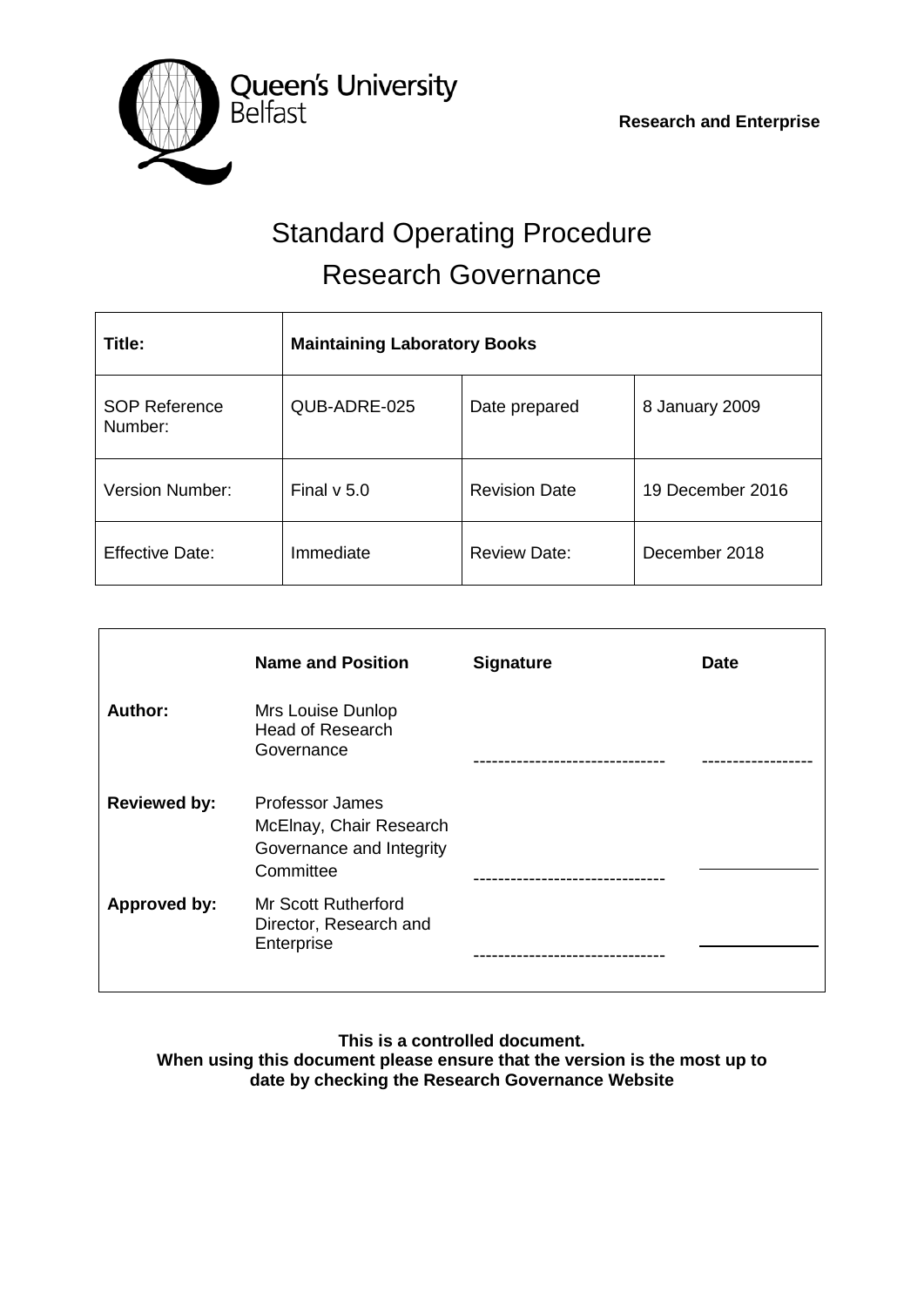# **Do Not Copy**

# Revision Log

| <b>Previous Version</b> | Date of             | Reason for                                                                 | <b>New Version Number</b> |
|-------------------------|---------------------|----------------------------------------------------------------------------|---------------------------|
| number                  | Review/Modification | Review/Modification                                                        |                           |
| Final $v$ 1.0           | 10/11/09            | <b>Annual Review</b>                                                       | Final $v$ 1.0             |
| Final $v$ 1.0           | 20/10/11            | <b>Annual Review/</b><br>Update following<br><b>MHRA GCP</b><br>Inspection | Final $v$ 2.0             |
| Final $v$ 2.0           | 21/08/2012          | <b>Periodic Review</b>                                                     | Final $v$ 3.0             |
| Final $v$ 3.0           | 23 October 2014     | <b>Periodic Review</b>                                                     | Final $v$ 4.0             |
| Final $v$ 4.0           | 19 December 2016    | <b>Periodic Review</b>                                                     | Final $v$ 5.0             |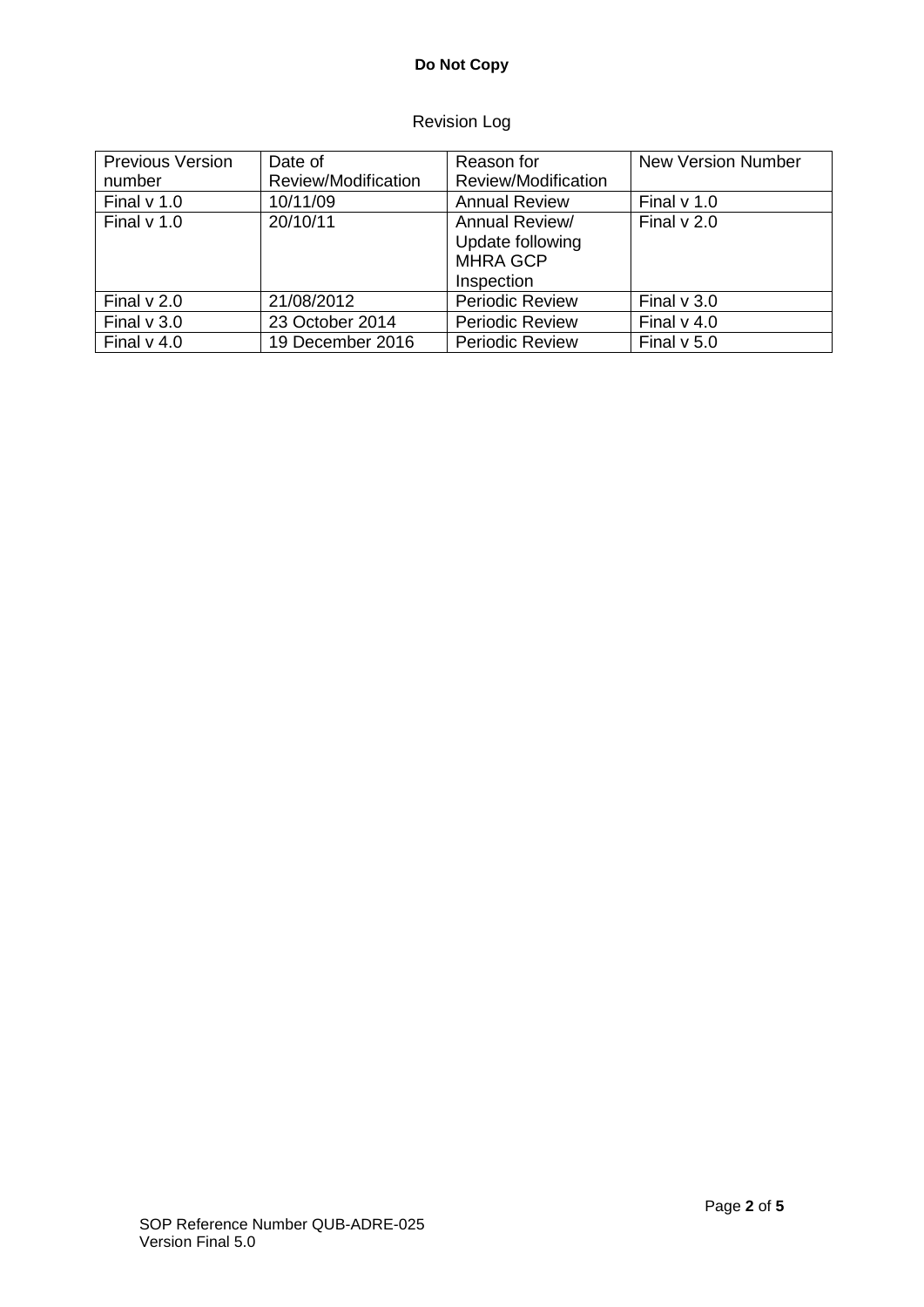# **1. Purpose**

This Standard Operating Procedure (SOP) is designed to provide guidance to all researchers for the maintenance of laboratory books for all research studies.

#### **2. Introduction**

Proper record keeping is important for research. The Good Laboratory Practice Regulations (GLP) 1999 specifies that researchers need to ensure the performance of a study is recorded and that the raw data is stored and maintained as part of that study, and that archiving of the same takes place.

Maintaining a detailed laboratory book provides the evidence for validating study results. They are a vital record for detailing, for example, dates of conception of an invention, demonstrating that an invention works and the ownership of Intellectual Property Rights. They are also a key aid when preparing a manuscript, thesis or presentation.

#### **3. Scope**

This SOP applies to all members of University staff; both academic and support staff as defined by Statute 1 and including honorary staff and students who are conducting research within or on behalf of the University.

#### **4. Responsibilities**

## **4.1 Chief Investigator**

The Chief Investigator is responsible for all aspects of the study and it is important that they ensure records are appropriately maintained. Where the research is student led, it is the Supervisor's (Chief Investigator's) responsibility to review the laboratory book and countersign entries.

#### **4.2 Investigator**

The investigator is responsible for ensuring that permanent, complete and continuous records are made for each research study conducted in a laboratory. These entries should be made in a permanent bound, hard-backed notebook, with numbered pages.

The investigator is responsible for ensuring the safe keeping of the laboratory book during the research study and for ensuring that it is appropriately archived, within the University, once the study is complete.

#### **5. Procedure**

#### **5.1 Laboratory Book**

Each laboratory book issued to a member of staff or student remains the property of Queen's University Belfast and not the holder.

A new laboratory book should be started for each new research study. The holder should sign and date the inside cover.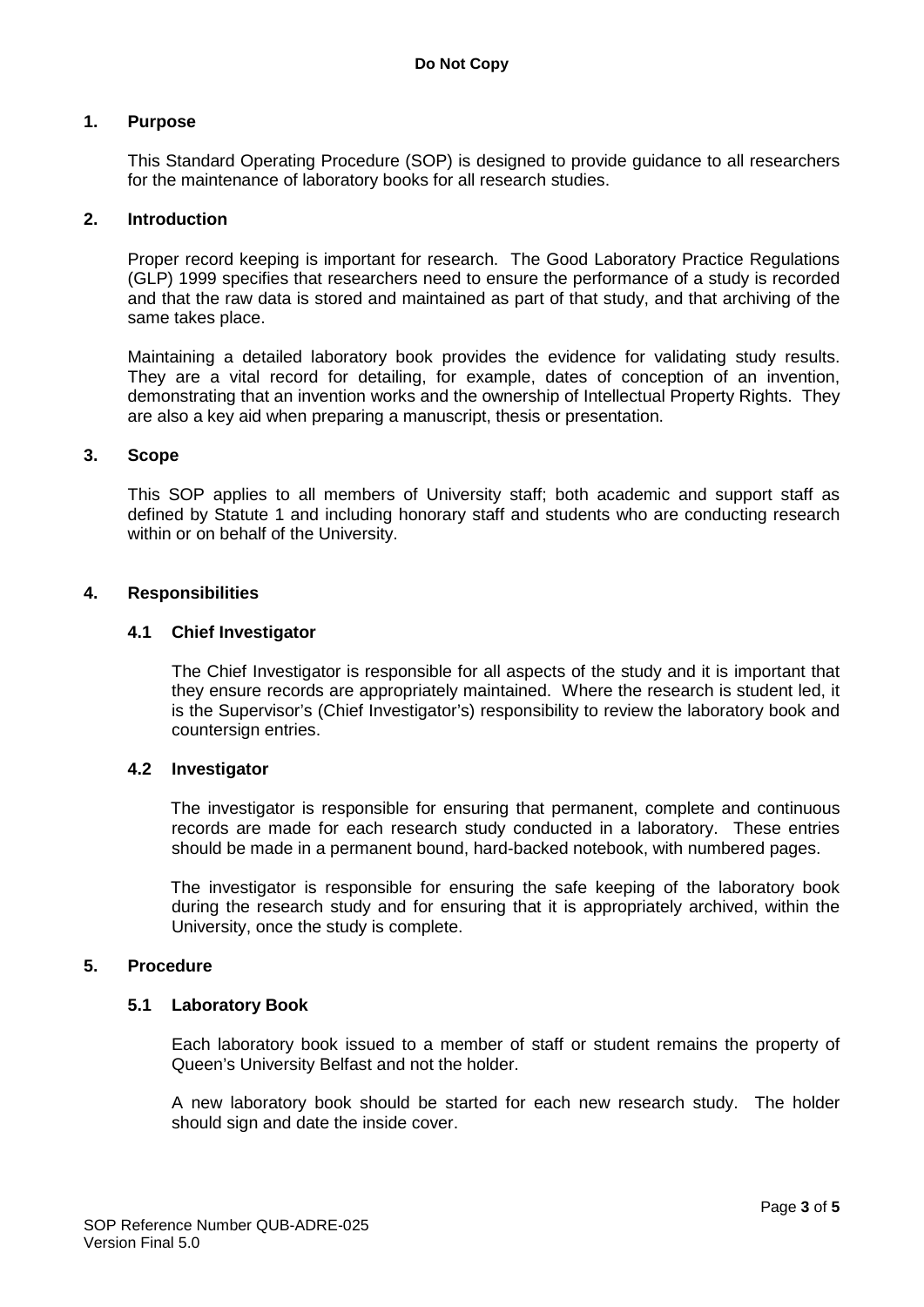A laboratory book should be a permanently bound, hard-backed notebook with numbered pages. Queen's University laboratory books are available from the member of staff responsible for the laboratory within which you are based.

The first pages of the book should be used as an index, this can include acronyms, codes, laboratory jargon and trade-names being used.

Where more than one laboratory book is used for an individual study, these should be numbered in format of 1 of 3, 2 of 3, 3 of 3.

# **5.2 Entries**

Entries into the laboratory book must be:

- In consecutive date order;
- Written in ink, preferably one that does not smudge;
- Written in English;
- Completely legible:
- Blank gaps between entries should be avoided, where they do occur draw a line through the blank gap to prevent subsequent entries;
- Incorrect entries must have a single line put through them. They should remain legible and therefore must not be crossed out or correction fluid used;
- Entries must not be modified at a later date. If data is omitted, enter it under a new date and cross reference it to a previous entry;
- Be consistent;
- Each entry must be signed and dated.

## **5.3 Detail to be recorded**

Laboratory notebooks must contain enough information so that an independent reviewer, who has the technical knowledge, can understand what has been done. Therefore it is necessary to record:

- Experiments that have been performed and observations from them;
- The reasons for undertaking new experiments:
- Outline the experimental design, operation conditions and controls;
- Include the materials and methods used such as reagents and apparatus. Any raw data from recording instruments, computer printouts, drawings etc must be permanently glued or taped into the laboratory book, signed and dated;
- Include all results:
- State the conclusions drawn from the experiment:
- Record, as they arise, details of ideas for future experiments, discussions and suggestions from colleagues in laboratory meetings. collaborators or others. In suggestions from colleagues in laboratory meetings, collaborators or others. addition, capture the names of those persons involved in the discussion. This may be particularly important in determining inventorship or ownership of any Intellectual Property produced.
- State reasons for not working on a study for any period of time, e.g. because of annual leave, bank holiday, sick leave etc.
- Where laboratory work relates to patients, there must be no patient identifiable information recorded/retained in the laboratory books.

#### **5.4 Electronic Laboratory Books**

Until electronic records are accepted by the courts, a hard copy of all data should be maintained. If electronic data is generated then an official procedure should be adopted, using the following guidelines: